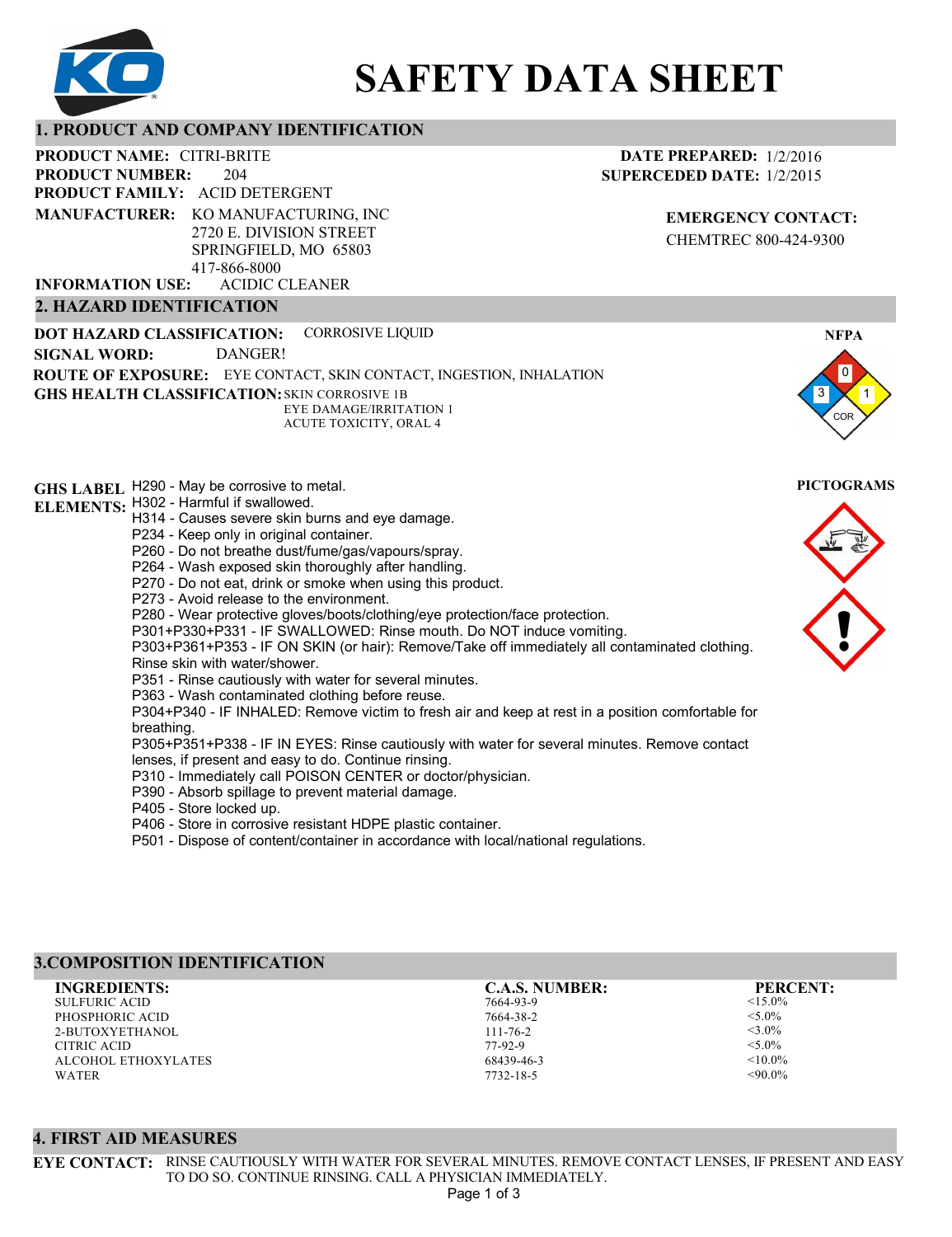# 204 **PRODUCT NUMBER: PRODUCT NAME: CITRI-BRITE**

# **DATE PREPARED:** 1/2/2016 **SUPERCEDED DATE:** 1/2/2015

# **4. FIRST AID MEASURES - CONTINUED**

**SKIN CONTACT:** WASH EXPOSED SKIN THOROUGHLY AFTER HANDELING. REMOVE/TAKE OFF IMMEDIATELY ALL CONTAMINATED CLOTHING. RINSE SKIN WITH WATER/SHOWER. GET MEDICAL ADVICE/ATTENTION.

**INGESTION:** RINSE MOUTH. DO NOT INDUCE VOMITING. IF CONSCIOUS, GIVE LARGE QUANTITIES OF WATER TO DRINK. CALL A POISON CENTER OR PHYSICIAN IMMEDIATELY.

**INHALATION:** REMOVE VICTIM TO FRESH AIR AND KEEP AT REST IN A POSITION COMFORTABLE FOR BREATHING. GIVE OXYGEN OR ARTIFICIAL RESPIRATION AS NEEDED. CALL A POISON CENTER OR PHYSICIAN IMMEDIATELY.

# **5. FIRE FIGHTING MEASURES**

**FLAMMABLE PROPERTIES:** NON FLAMMABLE.

**FLASH POINT:** DOES NOT FLASH.

**SUITABLE EXTINGUISHING MEDIA:** DRY CHEMICAL, FOAM OR CARBON DIOXIDE, WATER SPRAY.

**UNSUITABLE EXTINGUISHING MEDIA:** NOT ESTABLISHED.

**SPECIFIC HAZARDS ARISING** NONE KNOWN.

**FROM THE CHEMICAL:**

**PROTECTIVE EQUIPMENT AND PRECAUTIONS FOR FIREFIGHTERS:** APPPROVED) AND FULL PROTECTIVE GEAR. WEAR SELF-CONTAINED BREATHING APPARATUS (PRESSURE DEMAND MSHA/NIOSH

#### **6. ACCIDENTAL RELEASE MEASURES**

**PERSONAL PRECAUTIONS:** AVOID CONTACT WITH EYES AND SKIN. SPILL AREA MAY BE SLIPPERY. WEAR PROPER PROTECTIVE EQUIPMENT WHEN DEALING WITH RELEASE.

**ENVIRONMENTAL PRECAUTIONS:** CONTAIN SPILL TO AVOID RELEASE TO THE ENVIRONMENT. KEEP CONTAINER TIGHTLY CLOSED.

**METHODS FOR CONTAINMENT** EVACUATE AREA. VENTILATE AREA. NEAUTRALIZE SPILL WITH SODIUM **AND CLEAN-UP:** CARBONATE.COLLECT FOR DISPOSAL USING AN INERT ABSORBENT.

#### **7. HANDLING AND STORAGE**

**HANDLING:** HANDLE WITH CARE AND AVOID CONTACT WITH EYES AND SKIN. ALWAYS WEAR PROPER CHEMICAL RESISTANT PROTECTIVE EQUIPMENT 29CFR1910.132-138. WASH THOROUGHLY AFTER HANDLING.

**STORAGE:** AVOID RELEASE TO THE ENVIRONMENT. STORE IN LOCKED STORAGE USING CORROSIVE RESISTANT CONTAINERS. KEEP OUT OF REACH OF CHILDREN.

#### **8. EXPOSURE CONTROLS/PERSONAL PROTECTION**

**ENGINEERING CONTROLS:** IF MIST LEVELS ARE HIGH SPECIAL VENTILATION MAY BE REQUIRED.

**EYE / FACE PROTECTION:** CHEMICAL GOGGLES AND FULL FACE SHIELD.

**SKIN PROTECTION:** CHEMICAL RESISTANT GLOVES, APRON AND BOOTS.

**THRESHOLD LIMIT VALUE (TLV):** SULFURIC ACID, 0.2 MG/M³; PHOSPHORIC ACID, 1 MG/M³; 2-BUTOXYETHANOL 20 PPM

# **9. PHYSICAL AND CHEMICAL PROPERTIES**

#### **PHYSICAL STATE:** LIQUID.

**APPEARANCE:** CLEAR GREEN LIQUID.

**ODOR:** SOLVENT SCENT.

**BOILING POINT:** NOT ESTABLISHED.

**FREEZING POINT:** NOT ESTABLISHED.

**SPECIFIC GRAVITY:** 1.09

**pH (1%):** 2.0-2.5

**EVAPORATION RATE:** LESS THAN 1.

**FLASH POINT:** DOES NOT FLASH.

**LOWER FLAMMABILITY/EXPLOSIVE LIMIT:** NOT ESTABLISHED.

**UPPER FLAMMABLE/EXPLOSIVE LIMIT:** NOT ESTABLISHED.

**AUTO-IGNITION TEMPERATURE:** NOT ESTABLISHED.

**VISCOSITY: REALITIVE DENSITY:** 9.1 LBS./GL. **SOLUBILITY: VAPOR PRESSURE:** NOT ESTABLISHED. **VAPOR DENSITY:** NOT ESTABLISHED. **DECOMPOSITION** NOT ESTABLISHED. **TEMPERATURE: PARTICAL COEFFICIENT:** NOT ESTABLISHED. **N-OCTANOL/WATER** NOT ESTABLISHED. SOLUBLE.